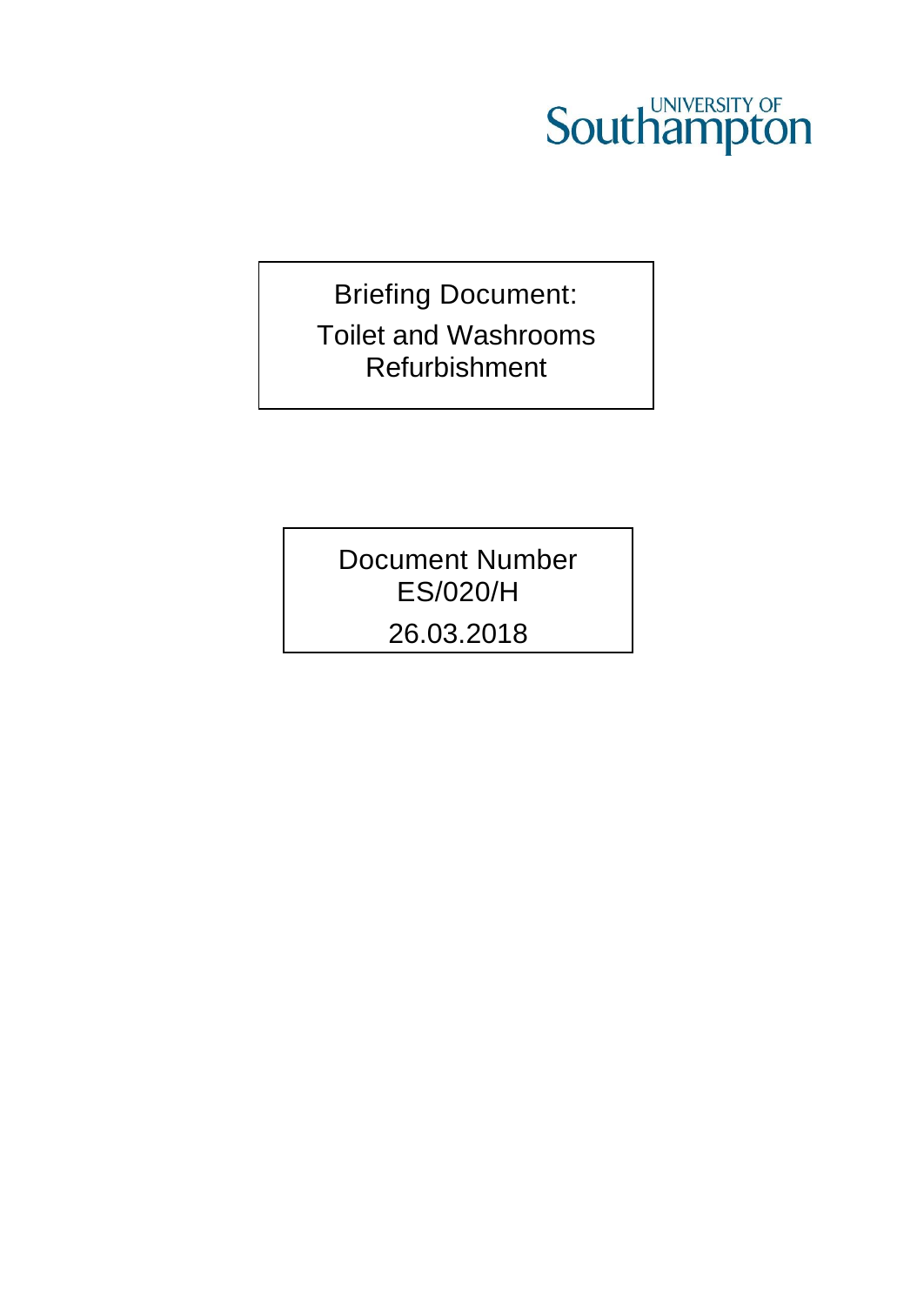# Revision Index.

|   |            | <b>Revised by</b> | <b>Revision made</b>                                           |
|---|------------|-------------------|----------------------------------------------------------------|
| D | 13.04.2013 | SA                | Issued for use                                                 |
| E | 06.12.17   |                   | Updated                                                        |
| F | 23.01.18   | <b>CF</b>         | Updated and formatted                                          |
| G | 14.03.18   | <b>CF</b>         | Taps for Accessible WC basins changed and<br>report formatted. |
| H | 26.03.2018 | <b>CF</b>         | Urinal specification updated                                   |
|   |            |                   |                                                                |
|   |            |                   |                                                                |
|   |            |                   |                                                                |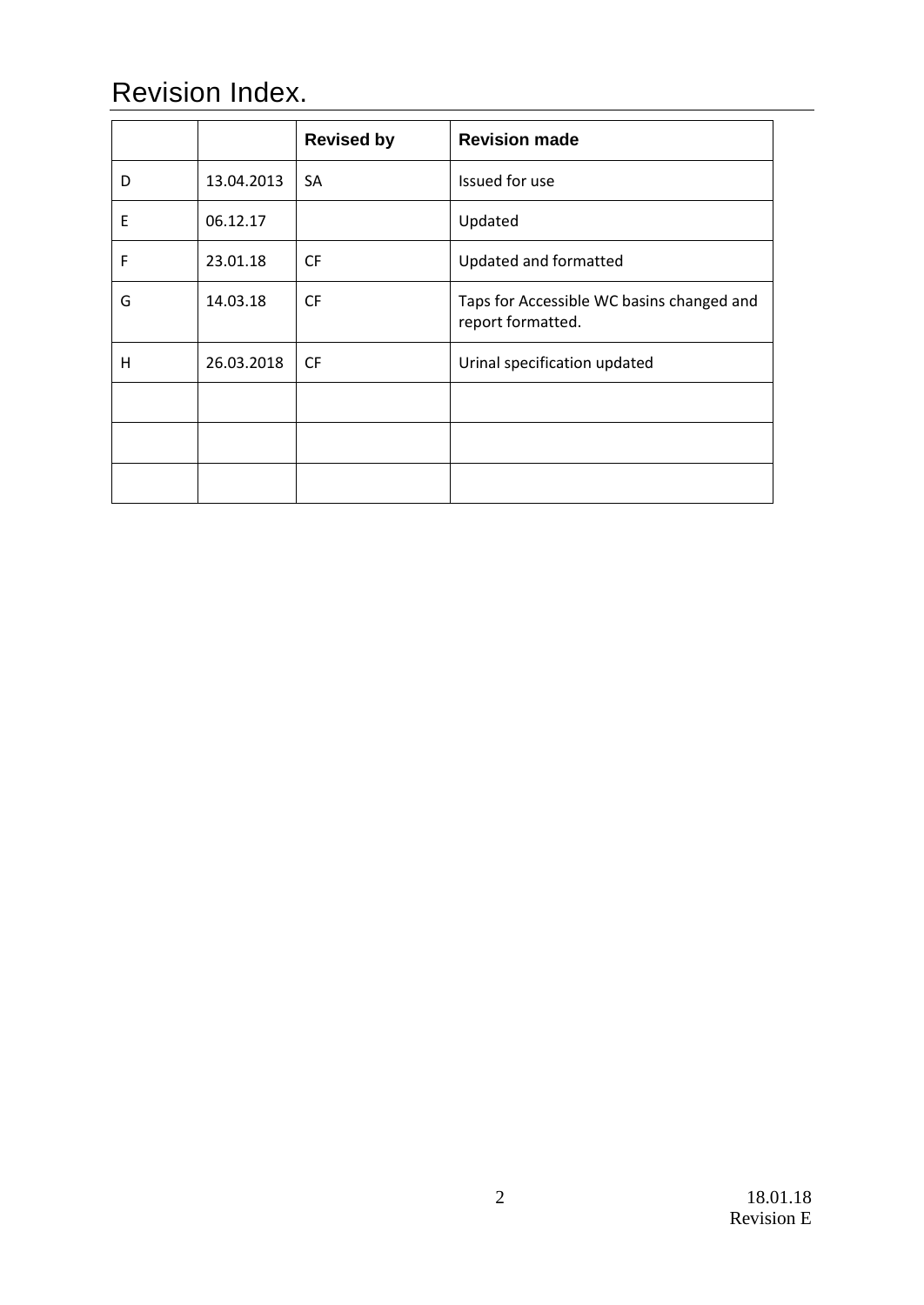## **Guidance Specification for the Refurbishment of the Existing & New Campus Toilets & Washrooms**

## **Background**

This report aims to improve an existing generic specification for all proposed refurbishment of the campus toilets and for new toilet facilities. For contractors this to be read in conjunction with the specific tender documents for each project.

It has been developed after research carried out into the available market products that meet the required University brief, and specifications, which are readily available to meet the short procurement programme. It incorporates experience gained during the long-term refurbishment programme, and uses products that have stood the test of time, and been found reliable by our maintenance teams.

## **Project Brief**

All existing infrastructure must be taken into account when the refurbishment is being considered. In the case of retrofit work, it is inevitable that there will be a number of desirable items, which in many cases will not be fitted, e.g. Floor drainage. At the outset of any toilet refurbishment the practicality, cost and benefits of installing a unisex shower in each building is to be considered, where they can be incorporated without loss of necessary sanitary accommodation.

Consideration should be given to increasing the cubicle size to the maximum possible without loss of facilities or causing inadequate circulation space. This is to satisfy student request for larger cubicles.

In all cases, the proposals and the programme should be agreed after liaison with the users' representative. Maintenance staff should also be consulted to establish any history of problems, to be able to incorporate any improvements, and to agree the proposals, pre handover commissioning arrangements, and maintenance strategy.

The Universities Condition Survey and Disabled Access Survey data held on Planon shall be used at the outset on each project and listed items for areas being refurbished shall be incorporated when possible, UoS Project Manager to advise.

## **Specification Design Notes**

Experience has shown that there may be existing problems with partial blockages in the existing drains which have built up over time, and are easier rectified in advance rather than become evident after or during a refurbishment, especially where new "water saving" cistern sizes reduce the amount of water available for flushing which could be masking an existing problem.

## 1. **Existing installation**

As part of the refurbishment review, the existing utility installation need to be considered and prior to commencement of plumbing works the following will be carried out: -

- a) CCTV survey of soil pipes to the nearest manhole or vertical soil and vent pipe will be carried out if this survey shows any scale build-up/blockages/reductions in cross sectional area, pressure hosing, reaming etc. is to be carried out to clear. Additional cost to the contract to be agreed with UoS Project Manager. Specialist sub- contractors have the facility to enable this to be done in the same visit as the survey work.
- b) Pressure measurements to be taken of both hot and cold water and noted. If these are inadequate, supplementary measures need to be taken to improve the position. This may be done as enabling works in advance of the refurbishment works. In any event if replacing new for old, care should be taken that any new system additions do not reduce the pressures to become unacceptable.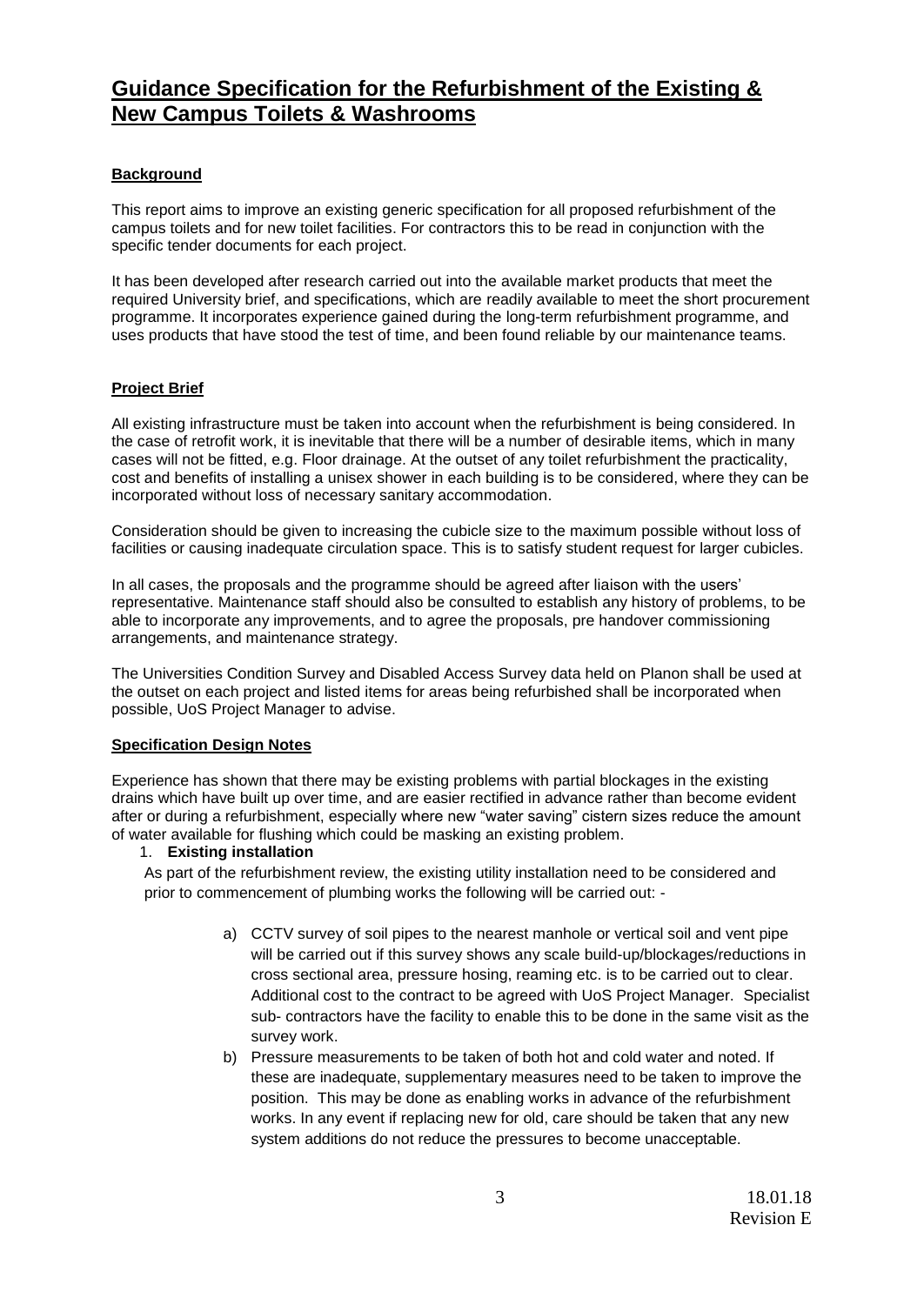- c) The type of hot water supply should be determined (calorifier, point of use, vented, unvented, and instantaneous) and the delivery temperature determined. The strategy for the avoidance of Legionella disease and the position of sampling points should be established. The University's Estates Team will assist with this.
- d) Water and Sanitary services shall be installed in accordance with current Building Regulations and British Standard EN 12056 :2000

## **2. Soil pipework**

Existing soil pipework is to be used where possible. **Flexible connections are not permitted** between new WCs and existing pipework. **Short radius "knuckle" 90°are not to be used**. 90° swept long radius bends should be used, both vertical and horizontal to connect WCs to the soil drainage.

Where insufficient rodding eyes in existing systems allow to install extra rodding eyes, to facilitate maintenance work. Where no suitable rodding facilities exist, a vertical leg is to be provided, via swept radius long bends and terminating with a rodding eye above spill level of fittings. Where there is a range of fittings this is to be provided at the end of each range.

Where there is a range of urinals, a 75mm 'manifold' drain to be provided with a running trap before entry to the SVP. This effectively means that the urinals drain via a 38mm wastepipe immediately into a 75mm collective drain, which has the advantage of being easier to check, maintain and better able to cope with any ureic salts build-up.

Removable panels are to be provided to access rodding eyes.

## **3. WCs**

Single trap siphonic WC suites are to be used. These require a minimum fall of water, and are less noisy than wash down types. They will be back- to- the- wall, floor mounted types, with clean external lines for efficient cleaning. Wall mounted cantilever types are not to be specified. Height of WC pans to be not less than 450mm, rimless WC pans to be used.

Single flush, 6 litre cisterns will be used.

On the completion of any refurbishment works, existing 7.5 litre cisterns are to be set aside and handed over to the University maintenance staff for possible re-use.

In certain cases it may be necessary to retain existing 7.5 litre cisterns, if the demand or the existing drainage system requires a greater water flow, UoS Project Manager or Liaison Engineer to advise.

Pneumatic and mechanical button operated flushing arrangements will not be used, as these have been found to lead to complaints of RSI by cleaning staff, as well as a lack of understanding by some users. Lever handle operated single flush arrangements are more reliable and are to be used.

Internal overflow arrangements shall comply with Water Supply (Water Fittings) Regulations.

## **4. Urinals and Automatic flush control systems**

Water saving measures are extremely important and conservation devices are to be installed:

Urinal cisterns will be controlled by a mains powered urinal Flush Control valves with solenoid valve and presence detection, to automatically manage the supply of water to the cistern. Where no mains power is present and where difficult to provide, battery powered flush control valves should be used.

Sensors to be ceiling mounted and located to avoid unnecessary flushing. Preferred suppliers are Cistermiser and Dart Valley Systems.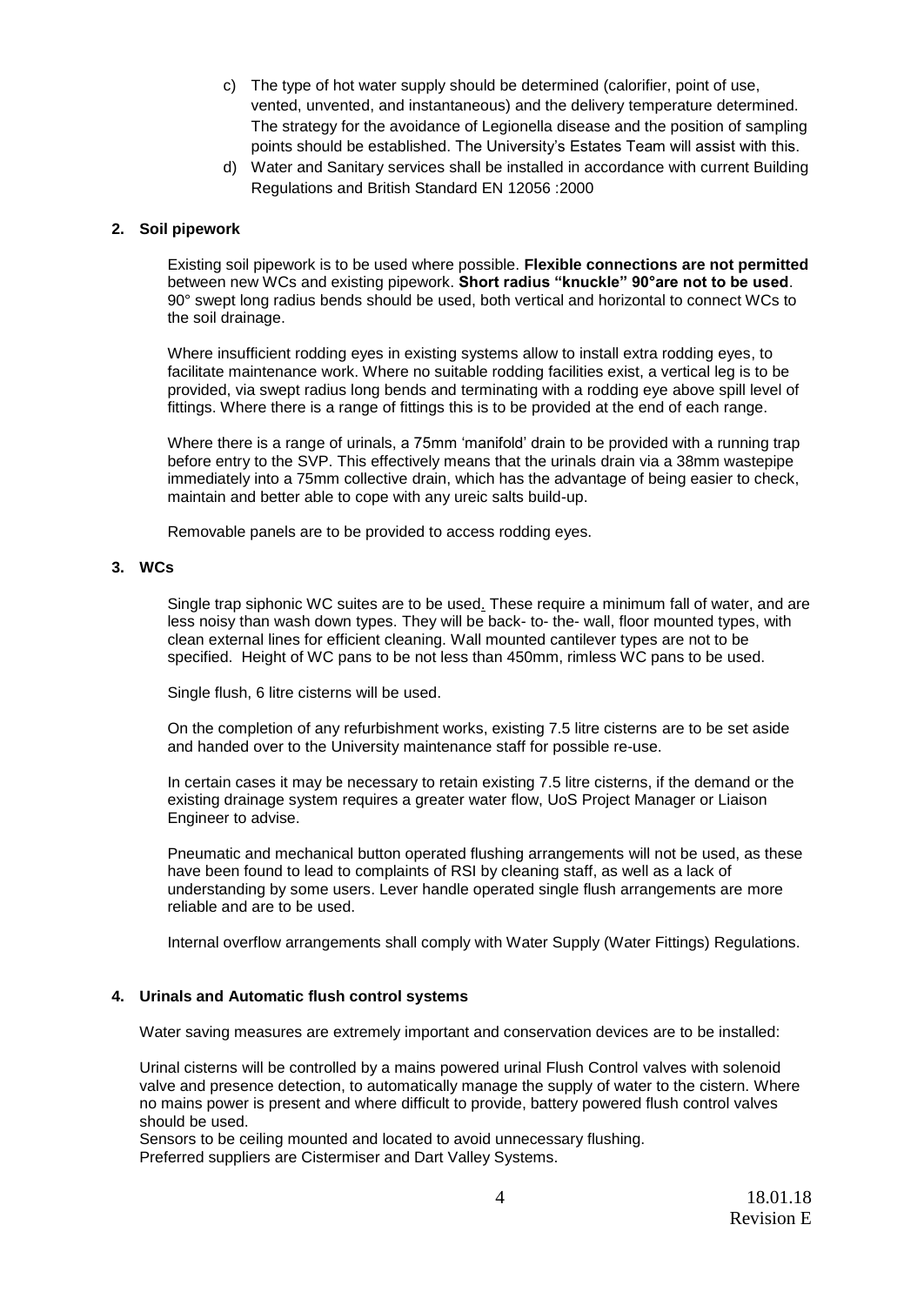Urinals to be exposed trap with concealed pipework, waste and supply as Twyfords Camden or equivalent. Exposed traps to be chrome plated.

## **5. Wash hand basins**

Wash hand basins will be provided with a single hole and be fitted with an Ultra TWS009 Mono Basin mixer self-closing non concussive tap. In retrofit work where wash hand basins with two holes are to be reused, a pair of Biflo non-concussive taps will be used with the hot tap installed on the left hand side. The taps to be set to close after approx. 10 seconds.

Note: Ultra TWS009 Mono Basin mixer taps are not suitable when the water pressure is below 1 bar. In such instances Inta NC230CP Non Concussive Basin Taps (down to 0.5 bar min) will be used as an alternative. If the water pressure is below 0.5 bars, a Bristan Capri Contemporary Basin Mixer tap will be used.

An option for the use of sensor flow taps has been explored to reduce water consumption and maintenance, and is acceptable in certain circumstances. Experience has shown however there can be problems caused by low light levels if no external windows exist in the toilet area, and adequate water pressure is often an issue. Approval to be obtained from the Project Manager before the procurement and installation of such devices.

Disabled toilets to have a single-hole wash hand basin, fitted with

## **6. Water temperature**

When a new hot water system is being considered, the University's Liaison Engineer shall be consulted.

The outlet temperature for new electric water heaters should be set at 60°C.

Thermostatic mixing valves (TMVs) to be installed on all disabled WC basins.

All taps without TMV' to have a "Danger Hot Water" warning sign fixed to the wall/mirror next to them. Where TMV's are fitted, temperature testing points shall be provided.

## **7. Valves**

All new or refurbished installations to have a sufficient number of valves to ensure the system is fully maintainable, local isolation to be provided to all hot and cold outlets. If pipe work is concealed full flow lever valves shall be used, full flow Ballofix valves may be used if the pipework is unconcealed. All valves shall be accessible.

All low points on the domestic water system to be provided with drain cocks to facilitate system drain down.

## **8. Insulation**

All concealed pipework to be insulated with silver face mineral wool insulation.

## **9. Ventilation**

- **a)** Toilets will be mechanically ventilated to achieve a minimum extraction rate of 10 ac/hr. The room will also be supplied or adapted to obtain adequate make up air i.e. 80% of the extraction rate.
- b) The installation is to comply with the latest CIBSE Guide Regulations and Building Regulations.
- c) The means of control of the ventilation system and its power supply are to be discussed and agreed with the Liaison Engineer.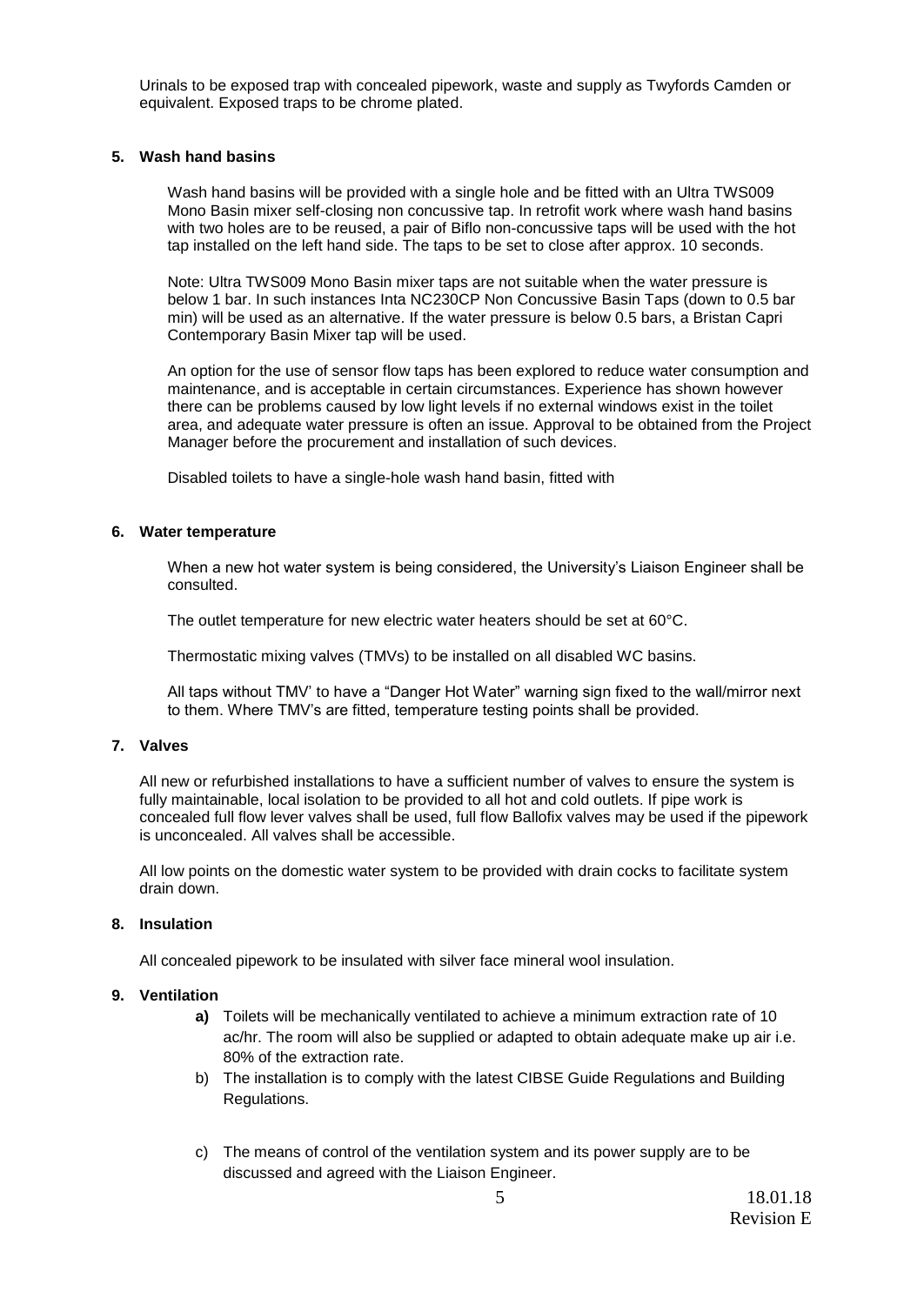## **10. Washroom Systems**

Cost and programme will determine their selection. The time taken to provide drawings for approval after an order is placed, and the delivery date after approval of drawings can be critical and must be allowed for **Total Laminates Systems Ltd** or equivalent and approved suppliers may be used, subject to prior approval of UoS Project Manager.

Materials of construction for different component parts are used by different suppliers,

## **Melamine faced moisture resistant medium density fibre board**

18mm moisture resistant medium density fibre board with a 0.8mm melamine facing. This material has proved satisfactory as framing/carcassing where any floor interface is properly protected from water.

#### **High pressure laminate**

17mm chipboard panels faced with high pressure laminate to an overall thickness of 19mm. All panels have post formed edges.

#### **Solid grade laminate**

12mm thick panels that are extremely resistant to impact and the panel core is impervious to water. Edges are radiuses and polished back and therefore no lipping is required.

#### **Melamine faced chipboard**

19mm high performance melamine faced chipboard with all panel edges lipped with 3mm PVC. **This material is not to be used as found unsatisfactory in typical use.**

## **Total Laminate Systems Ltd**



**Total laminate systems** provide a Simplicity modular wall Duct Access Panel system for WCs and Urinals. The doors and cubicles are the Shock system in 12 mm solid grade laminate. The vanity units are Simplicity vanity units with integral acrylic stone wash basins.

#### **Vanity Units**

Total Laminate Systems – Simplicity – LG Hi Macs Vanity System 2 "DAPS2"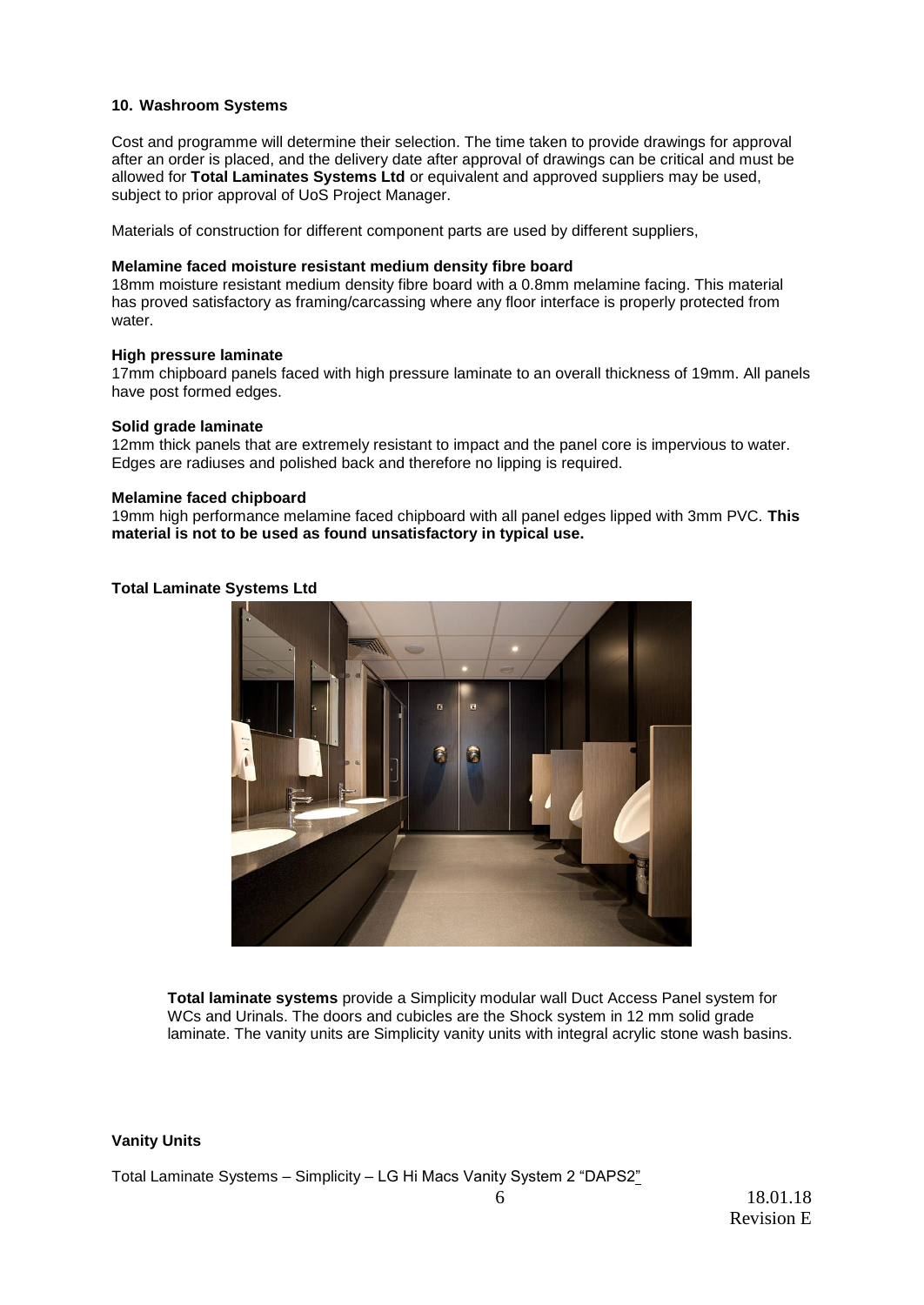| Product:<br>Material: | TLS Hi Macs top and traditional vanity under panel systems<br>Type 3 vanity tops                                                                                                                    |
|-----------------------|-----------------------------------------------------------------------------------------------------------------------------------------------------------------------------------------------------|
| Sheet Size:           | Various sheet sizes available                                                                                                                                                                       |
| Face material;        | LG Hi Macs from the current TLS range                                                                                                                                                               |
| Sub frame:            | 18mm MRMDF former and substrate                                                                                                                                                                     |
| Face:                 | TLS colours from the Hi Macs Colour range                                                                                                                                                           |
| Edge:                 | Heat moulded and formed                                                                                                                                                                             |
| Fixing:               | Generally fitted by TLS approved installers. However, full installation advice<br>to builder can be provided should they choose to install, inc drawings for<br>approval and assisted site measure. |
| Under panels:         | HPL panels 20mm o/a thick, all panels to have 2mm impact edging as<br>standard. Colours to be chosen from the preferred washroom selector.                                                          |
| Fittings:             | Frames to be built to exact design drawings and set in place with MDF sub<br>frames and secret fixing clips, all M&E cut-outs have been allowed for on<br>supply and installation.                  |
| Possible options:     | Seamless bowls should be supplied and fitted as an alternative to ceramic<br>bowls.                                                                                                                 |
| Local Supplier:       | Total Laminate Systems, 11 Nimrod Way, East Dorset Trade Park, Wimborne<br>Dorset BH11 7SH                                                                                                          |
| Contact Email;        | Sales@total-laminate.co.uk                                                                                                                                                                          |
| Contact:              | Mr James Mitchell - Commercial Manager 01202 877600<br>mob 07771 373310                                                                                                                             |

## **Cubicles**

Total Laminate Systems – Simplicity – Duct Access Panel System 2 "DAPS2"

| Product:        | DAPS <sub>2</sub>                                                                                                                                                                                                   |
|-----------------|---------------------------------------------------------------------------------------------------------------------------------------------------------------------------------------------------------------------|
| Sub Frame:      | Factory finished bonded one piece system, including machined cut outs, high<br>pressed bonded sub frame in either 18mm MDF or MRMDR.                                                                                |
| Sub Panels:     | Choice of 19mm Polyrey Panoprey 20mm HPL bonded to a 18mm MRMDF<br>or MR Chipboard core / 13mm Reysipur Compact Solid Grade Laminate (all<br>panels to be 600mm wide unless otherwise stated)                       |
| Finishes:       | All chosen from the Washroom colour selectors provided for the range of<br>panel chosen.                                                                                                                            |
| Edge:           | Polyrey comes in 1-2mm impact edging matching or contrasting colours.<br>HPL options include, Post formed, 1-2mm impact edges or Laminate all in<br>matching or contrasting colours. Hardwood edges also available. |
| Fixing:         | One installation visit required with this system. Comes with all panels pre-<br>hung using KeKu clips as standard and ready for 2 <sup>nd</sup> fix M&E to install to.                                              |
| Extras:         | DAPS 2 also available with hinged lockable top panels and Sanitary ware if<br>required.                                                                                                                             |
| Material:       | All material used in this system is BS approved and is sourced from<br>Sustainable sources, FSC and PEFC certificates available on request.                                                                         |
| Local Supplier: | Total Laminate Systems, 11 Nimrod Way, East Dorset Trade Park, Wimborne<br>Dorset, BH21 7SH                                                                                                                         |

## **WCs**

The WC installation comprises WC bowl and cistern in a complete cubicle with door and rear access modular panelling to conceal the cistern and associated cold water supply pipework and the soil drainage.

Floor mounted Back to wall WC with concealed cistern to be installed.

Cubicle doors and rear access panels to be constructed of 13mm solid grade laminate.

Framing/carcassing to be from18mm MF MR MDF

Vanity units are constructed in12mm solid grade laminate bonded to an 18mm mdf backing, with integral solid stone wash basins, on a MR MF MDF support framework with 12mm solid grade modular access panelling and end pieces as necessary.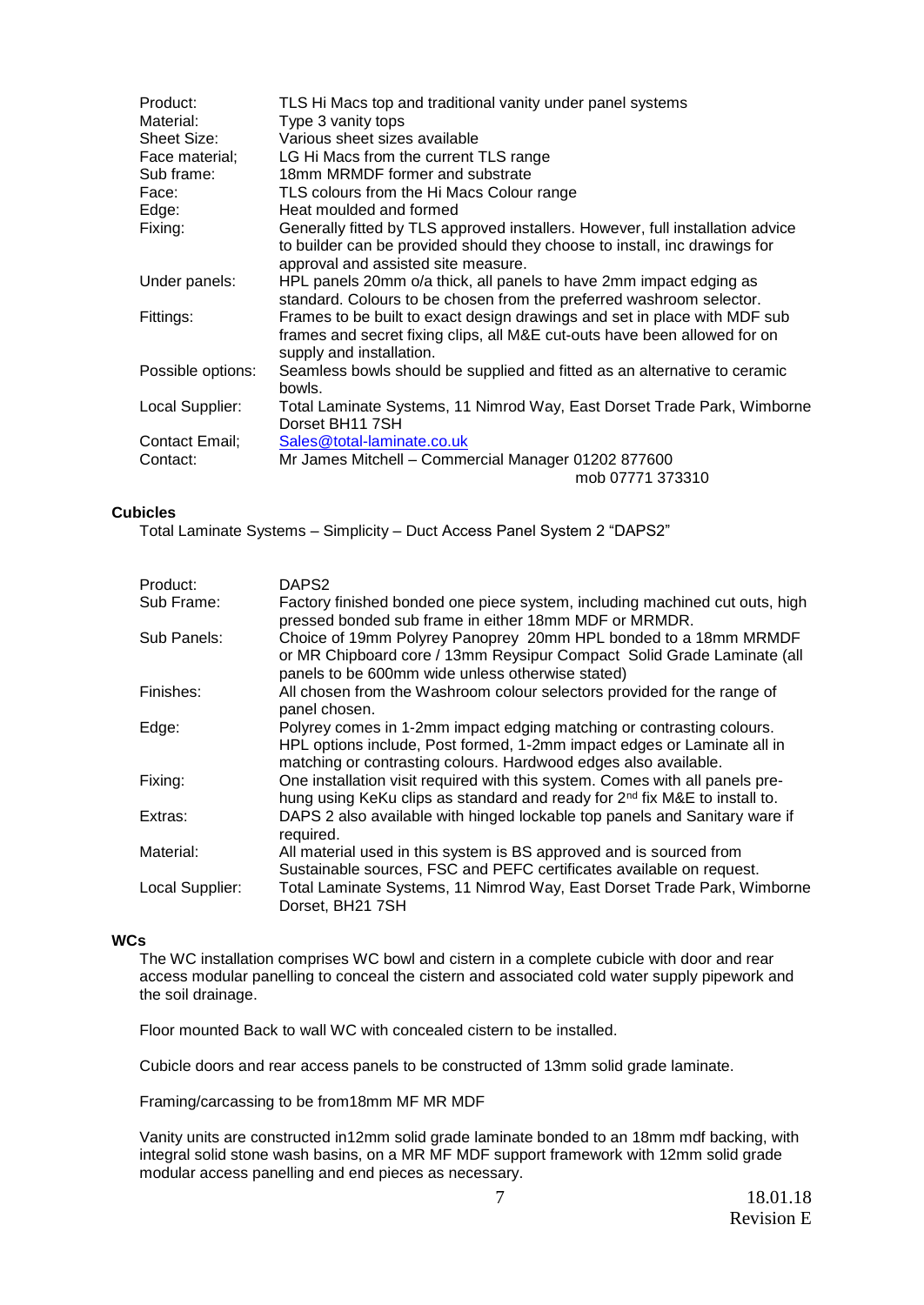However, this is not an integrated plumbing system provided off site.

All soil and waste drainage and hot and cold water supplies are provided by the principal contractor to a point within 300mm of the final connections, which are by TLS

#### **Cubicle sizes**

Consider increasing cubicle size as described in this document Project Brief.

A minimum cubicle size of 1500 (from WC duct wall which encloses the cistern) to the door, and an internal width of 850 should be provided. A clear manoeuvring space of a circle 450 dia should be maintained between the outside swing of the door, and the WC. The positioning of the preferred (larger) toilet roll holder should also be taken into account.

In all female cubicles, adequate space should be provided for a container for used sanitary towels.

## **Cubicle types**

Ambulant disabled' cubicles will be provided when a range of more than 4 WC cubicles are provided.

## **11. Wheelchair accessible WC Provision**

A combined wheelchair accessible WC toilet provision to include a baby change area fold down unit.

Accessible toilet to be installed as part M of Building Regulations, including colour contrast, UoS Project Manager to approve colour schemes.

## **12. Finishes**

Selection of surface finish colour shall give 30 points difference in LRV, light reflectance value, between two adjoining surfaces. All as stipulated in Part M of the Building Regulations and as BS8600:2009. Colour schemes to be approved by UoS Project Manager.

a) Flooring

Impervious non slip sheet safety flooring is mandatory for all toilet and washroom areas. Safety flooring in areas where shoes are worn shall have a DIN R Rating minimum of R10 and a minimum PTV value of 36 when wet e.g. Polyflor – Polysafe Verona PUR or Altro Suprema or equivalent and approved.

Safety flooring in barefoot environments shall have a minimum DIN Class Rating of B e.g. Altro Pisces or Polysafe Quattro or equivalent.

A darker anti slip vinyl floor keep its appearance longer than a lighter colour due to the presence of heel marks which appear over time and have to be cleaned off using an alkaline scrub.

In all cases, an integral cove with an upstand of between 100 and 150 will be installed. This height will be determined by the position of the access panels to the vanity unit. There are a number of proprietary capping pieces dependent on the wall finish, and the correct item should be installed. Altro Suprema is recommended and has the benefit of co-ordinating with Altro Whiterock Chameleon wall covering range. A joint can be made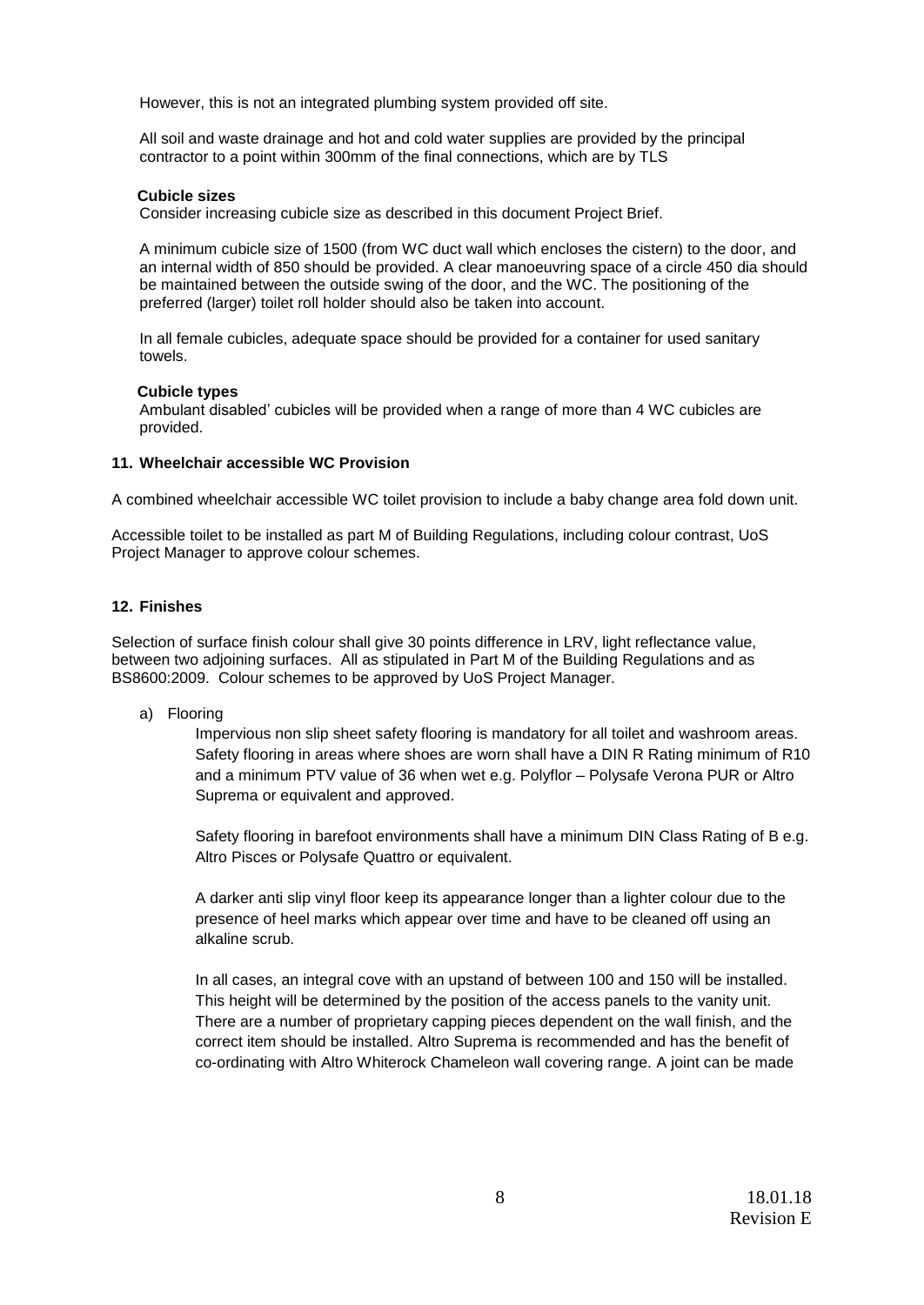between the wall covering and floor covering, to provide an impervious seamless floor/wall covering.

Where a new floor finish is proposed over existing quarry tiles, and where a complementary quarry tile skirting has been used, the tile skirting is to be removed and the wall finish made good in advance of a vinyl cove detail being adopted.

If floor drainage is required: Install a stainless steel back inlet floor gully and link the back inlet to the waste from the WHB. In this way the trap in the floor gulley is refreshed regularly and is less likely to dry out and start to smell.

b) Panelling and cubicles

It has been found that darker colours are less susceptible to vandalism and wear better in a harsh environment, colour to be approved by UoS Project Manager.

c) Walls

Where specified continuous sheet is preferred to tiling.

Both Trespa and Whiterock can be used. If necessary this material may be finished at a height above floor level above vanity units and to coincide with the underside of mirrors. As noted above it is possible to form a joint between the floor covering and Altro Whiterock wall material.

d) Ceilings

In many cases a plastered ceiling exists which will be retained, made good and redecorated.

Where suspended ceilings are specified a fibre tile suitable for use in a moist atmosphere will be used in an exposed grid.

#### **13. Signage**

To be agreed with UoS Project Manager and supplied as a client item.

#### **14. Cleaner's socket**

Provide a cleaners socket. This should be an MK Masterseal socket with 10mA RCD protection or equal.

### **15. Toilet roll holders**

The University have a standard twin toilet roll holder which is a free issue item and should be used. Requests to be made to UoS Project Manager as soon as contract is let to ensure they will be available.

Lotus dimensions 300wx180Hx140D

#### **16. Soap dispensers**

The University has a standard soap dispenser which is a free issue item which should be used.

Deb Dimensions 233Hx130Wx115D